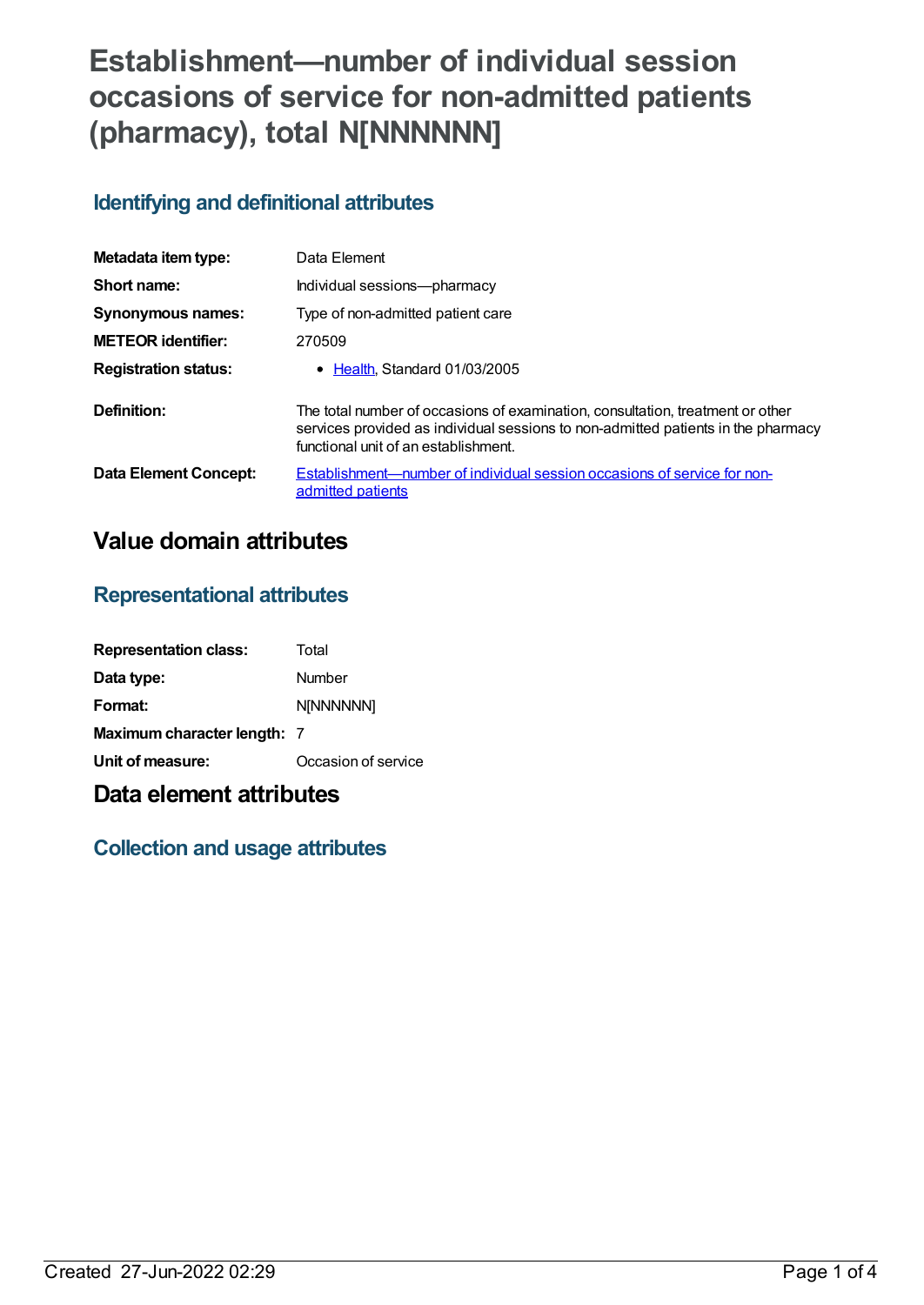| Guide for use:             | For all occasions of service as individual sessions to non-admitted patients from<br>pharmacy departments.                                                                                                                                                                                                                                                                                                                                                                                                                                                                                                                                                                                                                  |
|----------------------------|-----------------------------------------------------------------------------------------------------------------------------------------------------------------------------------------------------------------------------------------------------------------------------------------------------------------------------------------------------------------------------------------------------------------------------------------------------------------------------------------------------------------------------------------------------------------------------------------------------------------------------------------------------------------------------------------------------------------------------|
|                            | Those drugs dispensed/administered in other departments such as the emergency<br>department, or outpatient departments, are to be counted by the respective<br>departments.                                                                                                                                                                                                                                                                                                                                                                                                                                                                                                                                                 |
|                            | This metadata item identifies types of services provided to non-admitted patients in<br>different institutional ways in different systems. It is not a summary casemix<br>classification.                                                                                                                                                                                                                                                                                                                                                                                                                                                                                                                                   |
|                            | A patient who first contacts the hospital and receives non-admitted care, for<br>example through emergency departments, and is subsequently admitted, should<br>have both components of care enumerated separately. Where possible, non-<br>admitted occasions of service that are provided to patients who are subsequently<br>admitted should be identified as a subset of the total occasions of service.                                                                                                                                                                                                                                                                                                                |
|                            | The list of Type of non-admitted patient care categories was to be developed using<br>typical functional units or cost centres within existing institutions. These would<br>include designated wards or departments and specialised clinics. Although the<br>current statistical/financial returns submitted to the various health authorities by their<br>hospitals do not provide a minimum subset, an effort has been made to define the<br>categories in respect to those areas commonly collected. Many functional units<br>provide services to both admitted patients and non-admitted patients, for example<br>pathology. Only occasions of service for non-admitted patients should be included<br>in this section. |
| <b>Collection methods:</b> | The definition does not distinguish case complexity for non-admitted patients.                                                                                                                                                                                                                                                                                                                                                                                                                                                                                                                                                                                                                                              |
|                            | For example, an occasion of service could vary in complexity from a simple urine<br>glucose test to a complete biochemical analysis of all body fluids. Ideally, average<br>case complexity values would be available for the various categories of non-<br>admitted patients in the same way that average diagnosis related group weighted<br>separations are becoming available for acute admitted patients. However, such<br>measures would require the development of patient record databases for non-<br>admitted patients. This does not imply an inadequacy in definition.                                                                                                                                          |
|                            | For admitted patients the concept of a <b>separation</b> is widely accepted. Separations<br>can vary between admission for overnight observation to open heart surgery. The<br>issue of case complexity for both admitted and non-admitted patients is a separate<br>issue and beyond the scope of the proposed summary establishment-level activity<br>data.                                                                                                                                                                                                                                                                                                                                                               |
|                            |                                                                                                                                                                                                                                                                                                                                                                                                                                                                                                                                                                                                                                                                                                                             |

#### **Source and reference attributes**

| <b>Submitting organisation:</b> | National minimum data set working parties |
|---------------------------------|-------------------------------------------|
|---------------------------------|-------------------------------------------|

### **Relational attributes**

| Related metadata<br>references:                             | Supersedes <b>E</b> Type of non-admitted patient care, version 1, Derived DE, NHDD,<br>NHIMG, Superseded 01/03/2005.pdf (26.0 KB) No registration status |
|-------------------------------------------------------------|----------------------------------------------------------------------------------------------------------------------------------------------------------|
|                                                             | Supersedes <b>BO</b> ccasions of service, version 1, Derived DE, NHDD, NHIMG,<br>Superseded 01/03/2005.pdf (14.7 KB) No registration status              |
| <b>Implementation in Data Set</b><br><b>Specifications:</b> | Public hospital establishments NMDSHealth, Superseded 21/03/2006                                                                                         |
|                                                             | Implementation start date: 01/07/2005                                                                                                                    |
|                                                             | Implementation end date: 30/06/2006                                                                                                                      |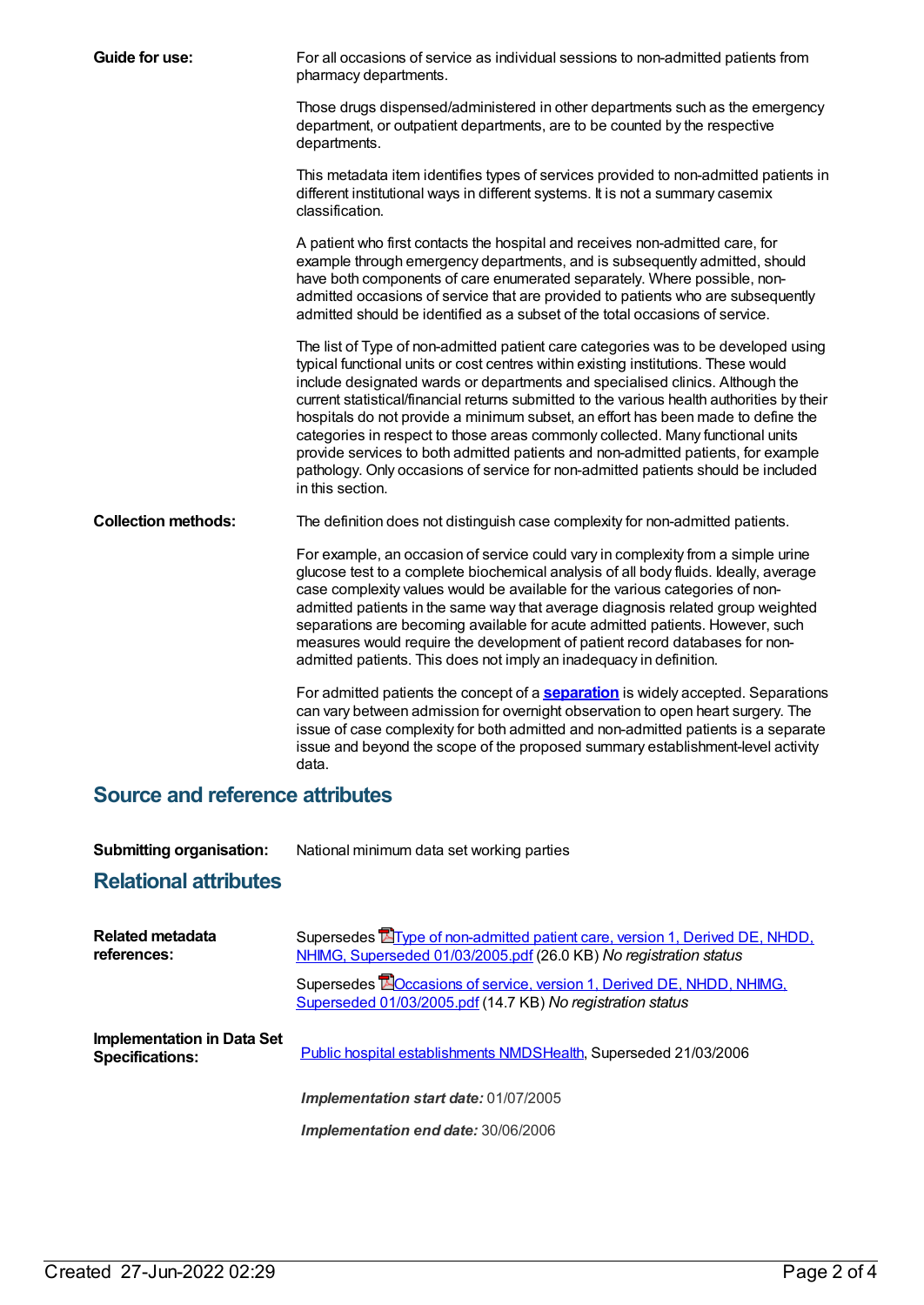Public hospital [establishments](https://meteor.aihw.gov.au/content/334285) NMDS[Health](https://meteor.aihw.gov.au/RegistrationAuthority/12), Superseded 23/10/2006

*Implementation start date:* 01/07/2006

*Implementation end date:* 30/06/2007

Public hospital [establishments](https://meteor.aihw.gov.au/content/345139) NMDS 2007-08[Health](https://meteor.aihw.gov.au/RegistrationAuthority/12), Superseded 05/02/2008

*Implementation start date:* 01/07/2007 *Implementation end date:* 30/06/2008

Public hospital [establishments](https://meteor.aihw.gov.au/content/362302) NMDS 2008-09[Health](https://meteor.aihw.gov.au/RegistrationAuthority/12), Superseded 03/12/2008

*Implementation start date:* 01/07/2008

*Implementation end date:* 30/06/2009

Public hospital [establishments](https://meteor.aihw.gov.au/content/374924) NMDS 2009-10[Health](https://meteor.aihw.gov.au/RegistrationAuthority/12), Superseded 05/01/2010

*Implementation start date:* 01/07/2009

Public hospital [establishments](https://meteor.aihw.gov.au/content/386794) NMDS 2010-11[Health](https://meteor.aihw.gov.au/RegistrationAuthority/12), Superseded 18/01/2011

*Implementation start date:* 01/07/2010 *Implementation end date:* 30/06/2011

Public hospital [establishments](https://meteor.aihw.gov.au/content/426900) NMDS [2011-12Commonwealth](https://meteor.aihw.gov.au/RegistrationAuthority/10) Department of Health, Recorded 16/07/2015 [Health](https://meteor.aihw.gov.au/RegistrationAuthority/12), Superseded 07/12/2011

*Implementation start date:* 01/07/2011

*Implementation end date:* 30/06/2012

Public hospital [establishments](https://meteor.aihw.gov.au/content/470656) NMDS 2012-13[Health](https://meteor.aihw.gov.au/RegistrationAuthority/12), Superseded 07/02/2013

*Implementation start date:* 01/07/2012

*Implementation end date:* 30/06/2013

Public hospital [establishments](https://meteor.aihw.gov.au/content/504279) NMDS 2013-14[Health](https://meteor.aihw.gov.au/RegistrationAuthority/12), Superseded 11/04/2014